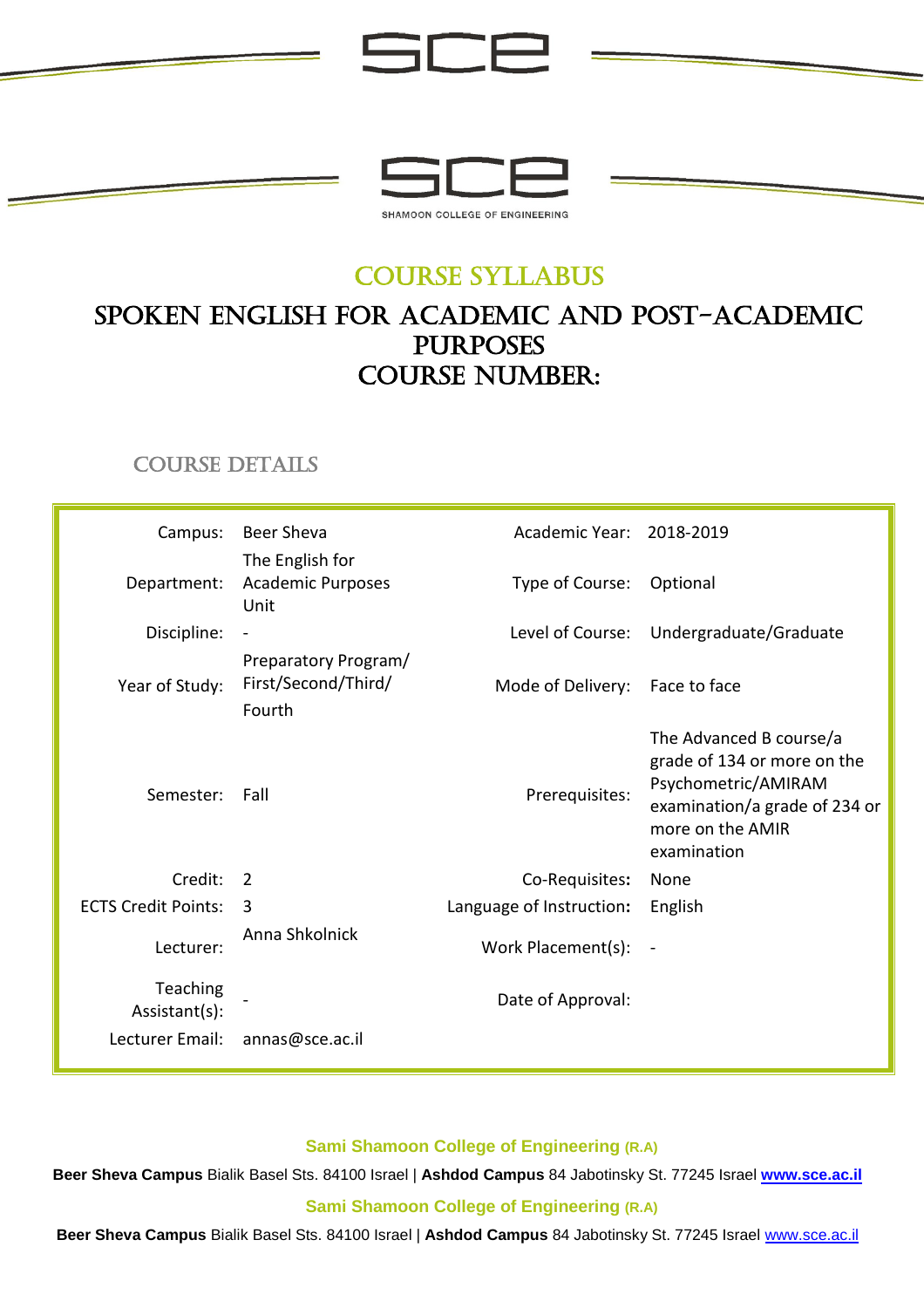



 $AM$ 

j,

The course is designed to provide students with the advanced oral communication skills necessary for their future academic and professional progress.

## LEARNING OUTCOMES

Upon successful completion of the course, students will be able to

- 1. competently present themselves in a job interview,
- 2. adequately sustain a professional conversation,
- 3. provide a coherent and cogent explanation of a graph or a table,
- 4. produce a detailed description of the stages of a process/ give clear instructions,
- 5. use the acquired linguistic and communication skills to cogently present a problem and its solutions,
- 6. clearly and succinctly define their long-term career goals,
- 7. competently describe their teamwork skills,
- 8. convincingly and eloquently present their personal opinions on a chosen topic,
- 9. substantiate their argumentation through adequate presentation of theoretical grounds, detailed description, and convincing exemplification.

#### **Sami Shamoon College of Engineering (R.A)**

**Beer Sheva Campus** Bialik Basel Sts. 84100 Israel | **Ashdod Campus** 84 Jabotinsky St. 77245 Israel **[www.sce.ac.il](http://www.sce.ac.il/)**

#### **Sami Shamoon College of Engineering (R.A)**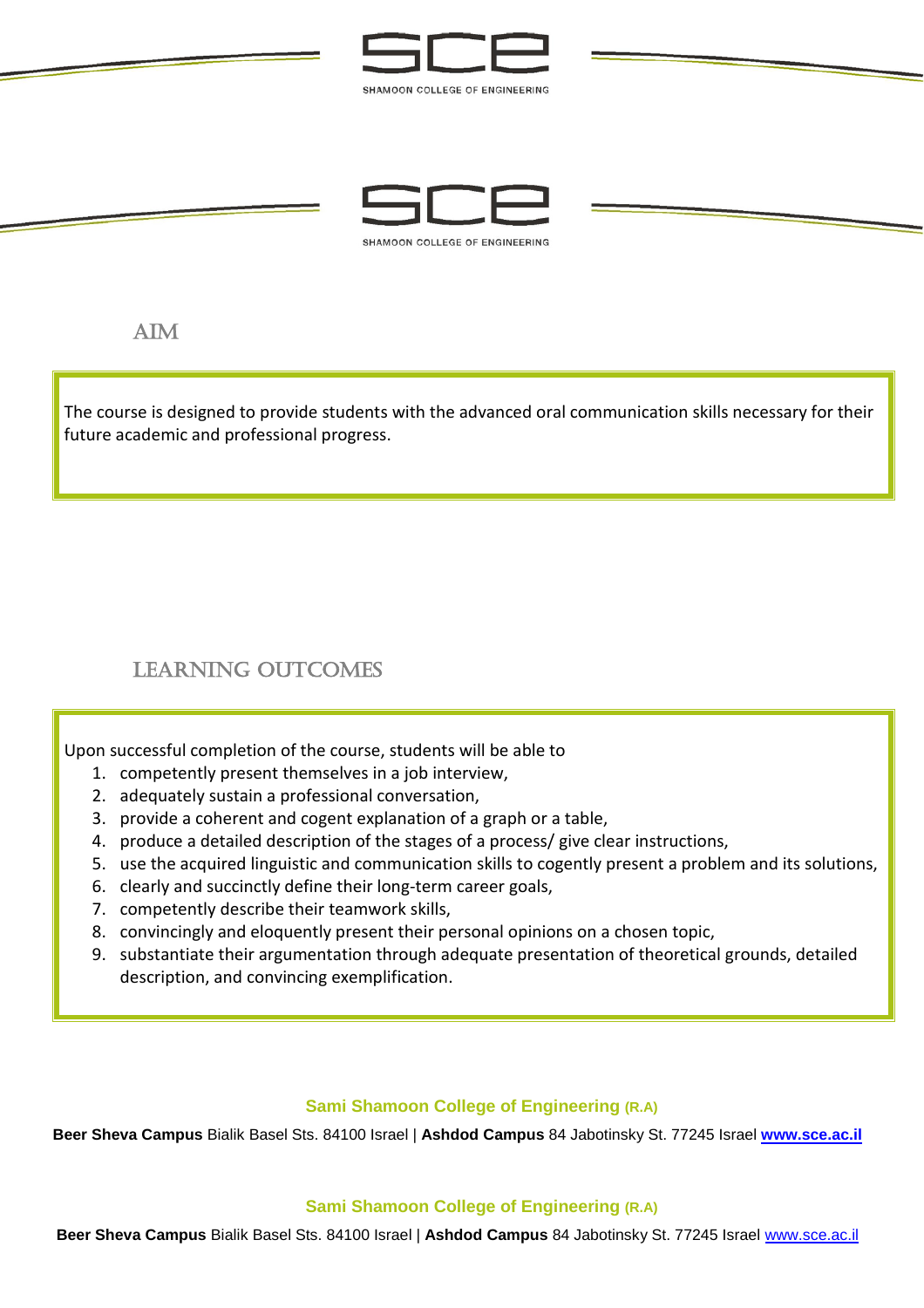



## COURSE CONTENTS

ś

| Week           | Subject                                                       |
|----------------|---------------------------------------------------------------|
| $\mathbf{1}$   | Presenting oneself and answering questions in a job interview |
| $\overline{2}$ | Presenting oneself and answering questions in a job interview |
| $\overline{3}$ | Talking about one's profession/studies                        |
| $\overline{4}$ | Describing one's teamwork skills                              |
| 5              | Defining one's long-term career goals                         |
| 6              | Describing the stages of a process/ Giving instructions       |
| $\overline{7}$ | Describing the stages of a process/ Giving instructions       |
| 8              | Explaining a graph, table, chart, diagram, etc.               |
| $\overline{9}$ | Introducing a problem and its solutions                       |
| 10             | Introducing a problem and its solutions                       |
| 11             | Convincing others to adopt one's idea                         |

### **Sami Shamoon College of Engineering (R.A)**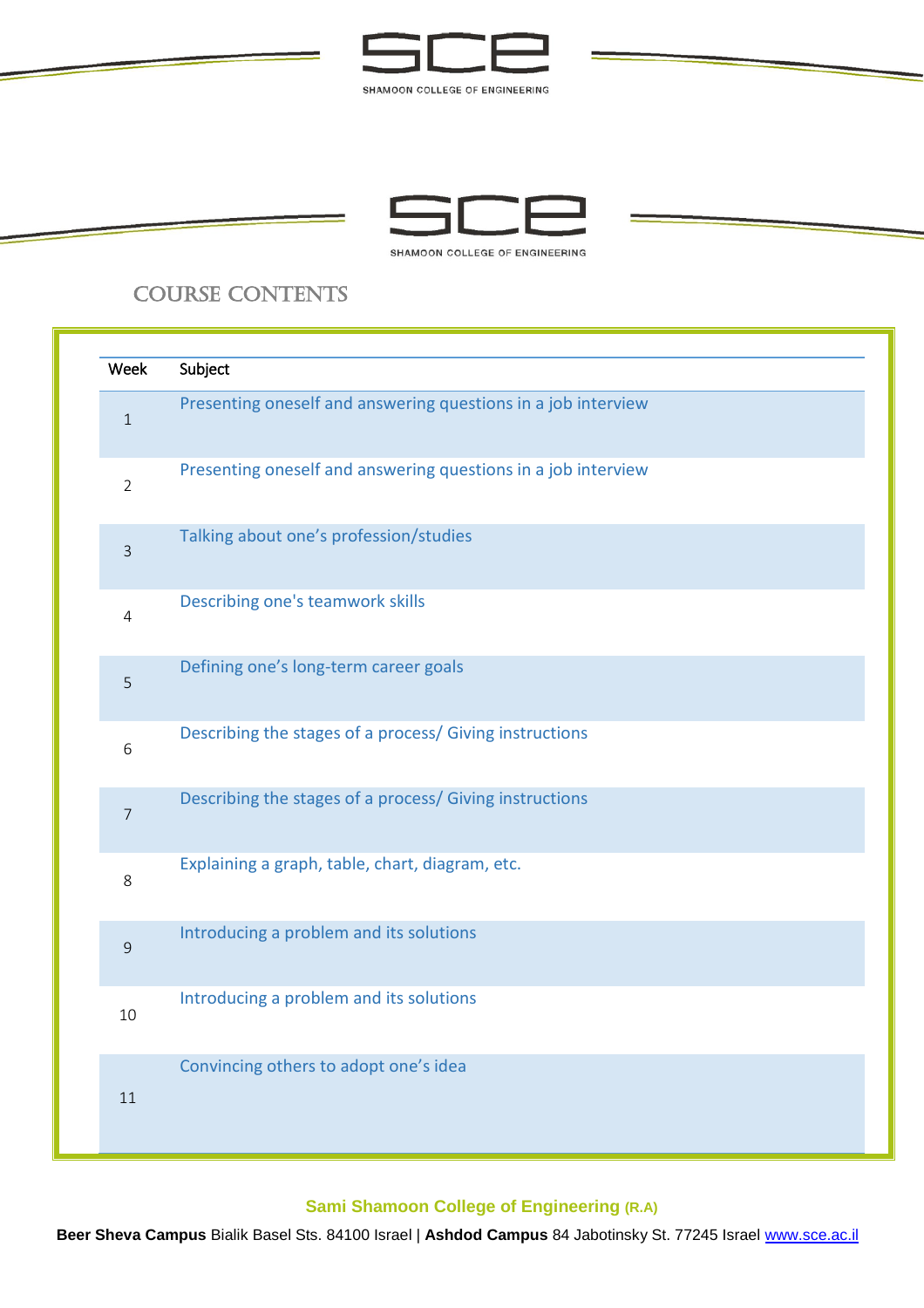

| 12 | Convincing others to adopt one's idea |
|----|---------------------------------------|
|    |                                       |
| 13 | <b>Presentations</b>                  |
|    |                                       |

### Planned learning activities and teaching methods

Frontal instruction (2 weekly hours), active use of supporting video materials, oral presentations project

**Sami Shamoon College of Engineering (R.A)**

**Beer Sheva Campus** Bialik Basel Sts. 84100 Israel | **Ashdod Campus** 84 Jabotinsky St. 77245 Israel **[www.sce.ac.il](http://www.sce.ac.il/)**

**Sami Shamoon College of Engineering (R.A)**